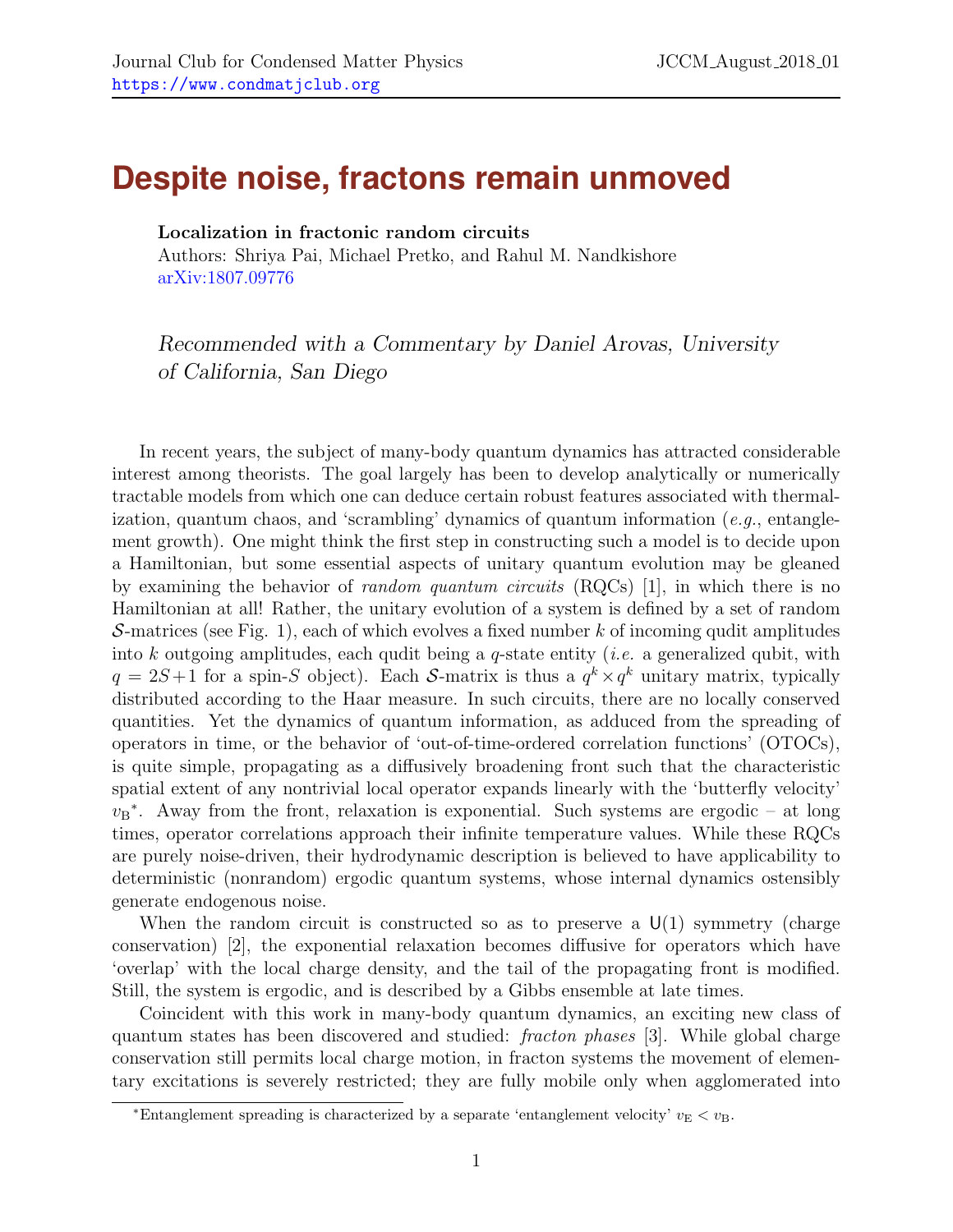

<span id="page-1-0"></span>Figure 1: One-dimensional quantum circuits build from k-qudit gates, with  $k = 2$  (left) and  $k = 3$  (right). Each qudit is a q-state object. Spatial (horizontal, periodic) and temporal (vertical) coordinates are discrete.

multiparticle composites[†](#page-1-1) . Nevertheless, when placed in contact with a heat bath, fracton models thus far studied, while exhibiting strongly suppressed low-temperature charge mobility, nevertheless do thermalize, albeit on a time scale which is exponential or even super-exponential in  $1/T$  [\[4\]](#page-3-3).

Pai, Pretko, and Nandkishore (PPN) construct and explore models of random unitary dynamics of one-dimensional fracton systems. Their basic idea is to constrain the dynamics in such a way that not only is  $U(1)$  charge Q conserved, but dipole moment P is as well. Individual charges cannot move independently, since their motion would change P. But, similar to the state of affairs in higher-dimensional fracton models (such as the X-cube model or Haah's code), assemblies of local charges – dipoles in this case – are mobile. The motivation is to construct noisy unitary quantum circuits with *nonergodic* phases, similar, for example, to that of many-body localization (MBL). Their simplest fractonic circuit resembles the right panel of Fig. [1,](#page-1-0) where each qudit is a  $S = 1$   $(q = 3)$  entity. The local charge on site *n* is measured by the operator  $S_n^z$ . PPN's S-matrices are three-qudit gates (of rank  $q^k = 3^3 = 27$ , and are constructed such that  $Q = \sum_n S_n^z$  and  $P = \sum_n nS_n^z$  are preserved. Consequently, rather than being fully Haar-random, all their unitaries are almost diagonal in the  $S^z$  basis, consisting of 19 random phases and four Haar-random  $2 \times 2$  blocks. The latter, for each spatially consecutive triple of qudits, allow for the transitions  $|+-0\rangle \leftrightarrow |0+-\rangle$  and  $|{-}+0\rangle \leftrightarrow |0-+\rangle$ , corresponding to individual dipole motion, as well as  $|0+0\rangle \leftrightarrow |+-+\rangle$ and  $|0-0\rangle \leftrightarrow |- + -\rangle$ , corresponding to motion of fracton charge accompanied by the emission or absorption of a dipole.

The results are striking. While energy-conserving translationally-invariant fracton systems equilibrate, albeit slowly, PPN's random fractonic circuits are nonergodic, retaining memory of their initial conditions even at long times. Even though the dynamics allow for the motion of charges, and there is no energy conservation, fractonic charge in RQCs fails

<span id="page-1-1"></span><sup>†</sup>As with topologically-ordered phases, gapped fracton phases exhibit degenerate ground states which are indistinguishable by local operator measurements. Their ground state degeneracies typically grow with system size (subextensively), while that for topologically ordered phases is of order  $L^0$ .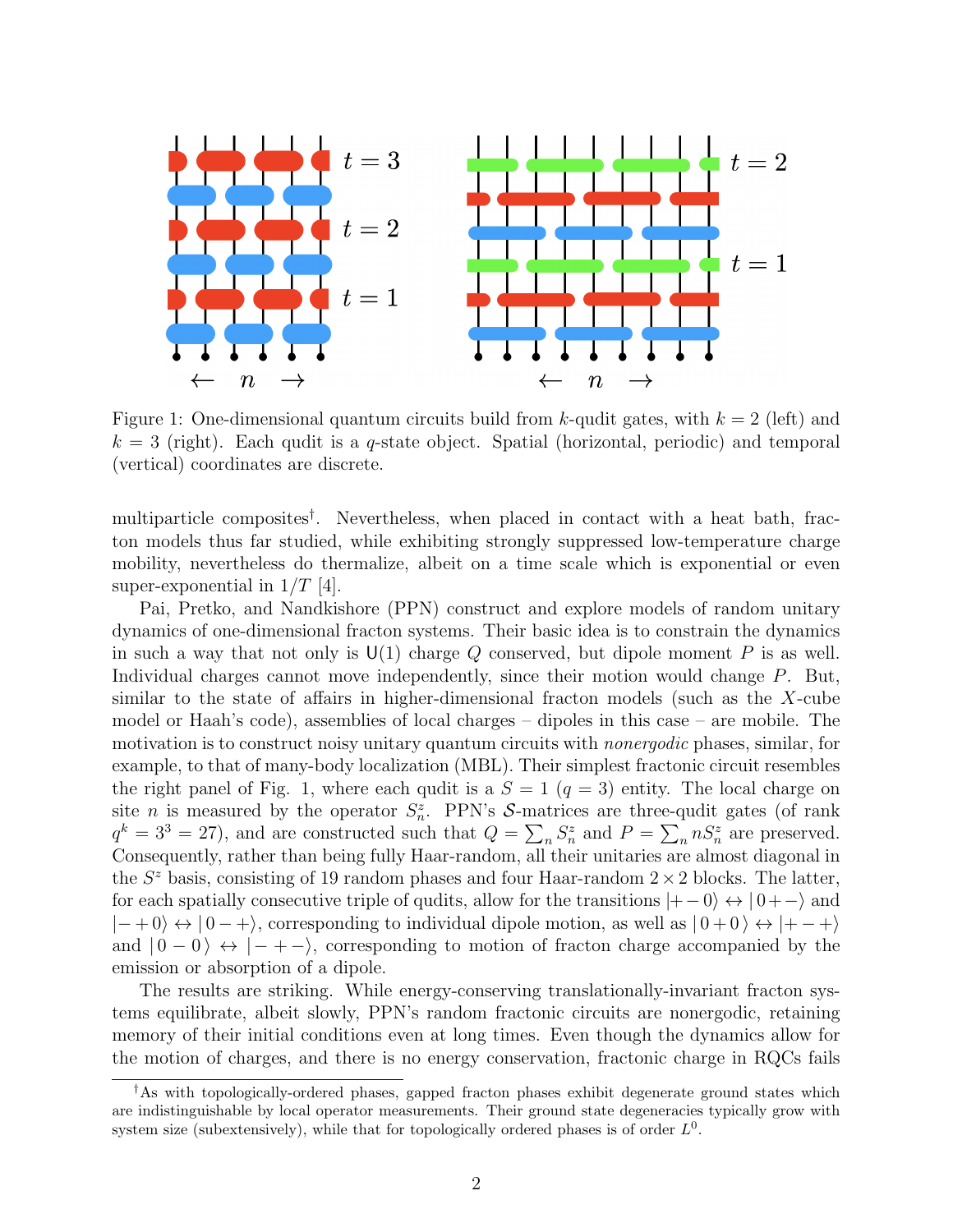to spread completely – a feature PPN attribute to the return statistics of low-dimensional random walks, similar to the phenomenon of weak localization, but insensitive to dephasing. It would thus be interesting to explore three-dimensional generalizations of PPN's models.

Numerical simulations of operator spreading are shown in Fig. [2,](#page-2-0) which shows the evolution of the 'right weight profile'  $\rho_R(n,t) = \sum_{\text{right}(T)=n} |a_T(t)|^2$ , where  $\{T\}$  is a basis of operator strings, each of which is a product of local operators at each site. The time dependence of any operator O can be expressed as  $O(t) = \sum_{\Gamma} a_{\Gamma}(t) \Gamma$ , and in the evaluation of right weights, only strings  $\Gamma$  whose rightmost non-identity operator is at site  $n$  contribute to the sum. The left panel shows the spreading of a single local dipole operator; the peak at the initial dipole position dissipates and emits a propagating and spreading front, similar to what is found in generic charge-conserving RQCs [\[2\]](#page-3-1). The right panel shows the spreading of a local charge operator. In this case,  $\rho_R(n, t)$  exhibits a lingering peak at the initial location of the operator. A traveling and spreading front is again emitted, but its tail exhibits a different power law behavior than for the dipole operator. In both cases, the right weight profile appears to be self-averaging with respect to the randomness.



<span id="page-2-0"></span>Figure 2: Local dipole (left) and local charge (right) operator spreading in random unitary fractonic circuits, as measured by the 'right weight profile'  $\rho_R(n,t)$ .

Another key distinction in the fractonic circuits is their saturation entanglement entropy. Starting with an initial product state, the entanglement entropy  $S_{\rm E}(t)$  across a cut typically rises linearly but eventually saturates. For generic RQCs exhibiting thermalization, the saturation value of  $S_{\rm E}(t)$  is close to maximal, scaling linearly with the partition size. By contrast, PPN find that for fractonic RQCs  $S_{\rm E}(t)$  plateaus at a value independent of the partition size, consistent with a failure to thermalize.

PPN's work establishes a new mechanism of ergodicity breaking - one which might possibly extend to three-dimensional systems. Memory of initial conditions is preserved by the dynamics, even in the presence of noise. A tantalizing possibility suggested by their analysis is that one and two-dimensional translationally-invariant fracton systems subject to Hamiltonian dynamics should exhibit robust, *bona fide* (*i.e.* no asymptotic delocalization) MBL, since PPN's arguments do not invoke the analytical apparatus (*i.e.* locator expansions) upon which MBL no-go theorems rest.

There are two significant *caveats*. First, the numerical results obtained are for modest system sizes (up to  $L = 21$  sites). Second, and more crucially, is that all the above results